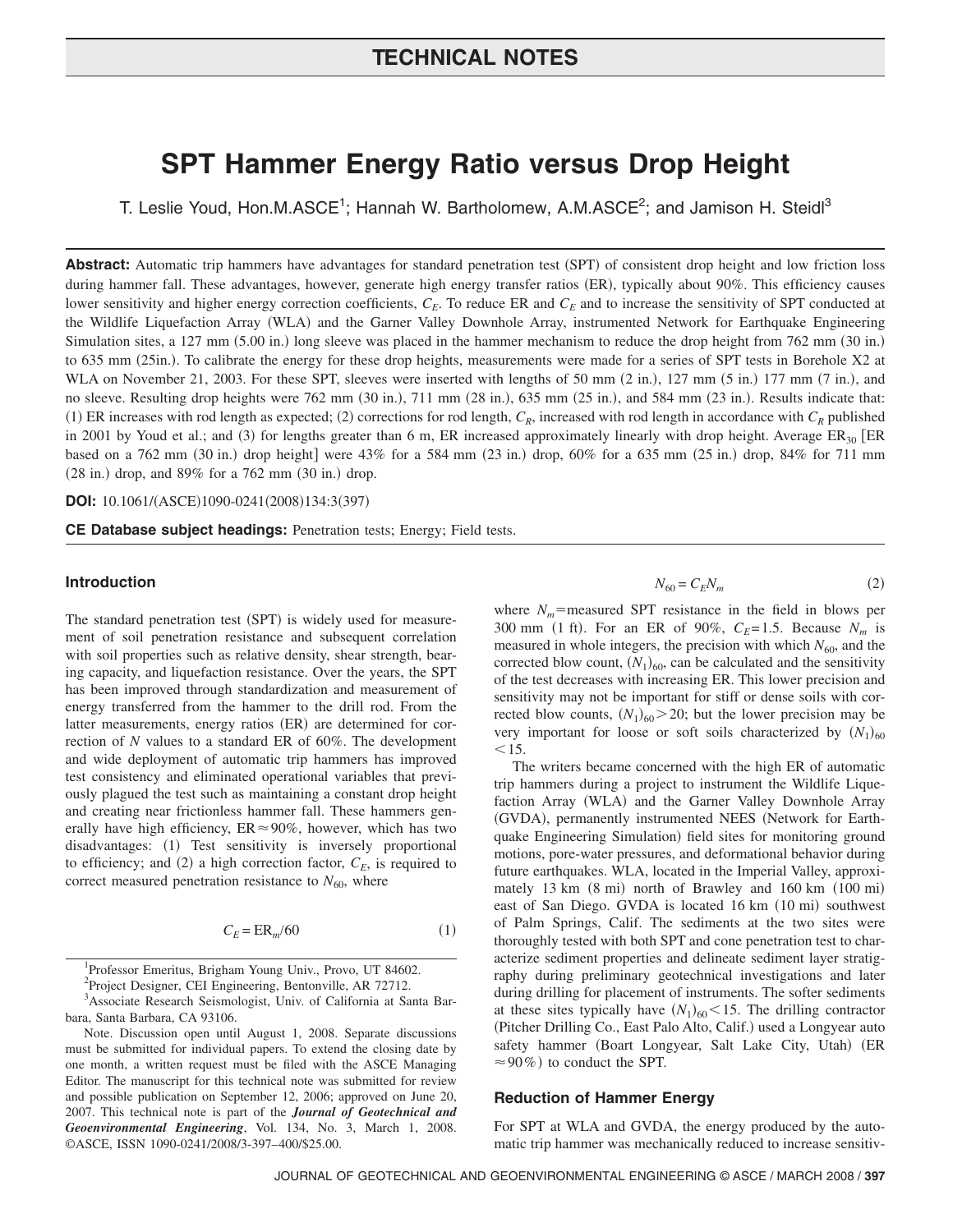**Table 1.** Data Collected during SPT with Hammer Energy Measurements at WLA, November 21, 2003

| Depth<br>(m)  | Drop<br>height<br>$\lceil \text{mm (in.)} \rceil$ | LE<br>[m(f <sub>t</sub> )] | Blows <sup>a</sup> | Average<br>EMX<br>(kN <sub>m</sub> ) | Standard<br>deviation<br>EMX<br>(kN <sub>m</sub> ) | Average<br>$ER_{30}$<br>$(\%)$ | Standard<br>deviation<br>$ER_{30}$<br>$(\%)$ | Average<br><b>FMX</b><br>(kN) | Average<br>VMX<br>(m/s) |
|---------------|---------------------------------------------------|----------------------------|--------------------|--------------------------------------|----------------------------------------------------|--------------------------------|----------------------------------------------|-------------------------------|-------------------------|
| $2.91 - 3.20$ | 635<br>(25)                                       | 4.57<br>(15.0)             | $5 - 22$           | 0.241                                | 0.005                                              | 50.8                           | 1.0                                          | 142                           | 3.63                    |
| $3.84 - 4.12$ | 635<br>(25)                                       | 5.18<br>(17.0)             | $5 - 19$           | 0.267                                | 0.011                                              | 56.2                           | 2.3                                          | 142                           | 4.15                    |
| $4.74 - 5.03$ | 635<br>(25)                                       | 5.79<br>(19.0)             | $8 - 25$           | 0.259                                | 0.007                                              | 54.4                           | 1.4                                          | 142                           | 3.54                    |
| 5.66-5.94     | 635<br>(25)                                       | 7.32<br>(24.0)             | $6 - 26$           | 0.285                                | 0.008                                              | 60.0                           | 1.6                                          | 120                           | 3.66                    |
| $6.41 - 6.60$ | 584<br>(23)                                       | 7.92<br>(26.0)             | $1 - 16$           | 0.203                                | 0.003                                              | 42.9                           | 0.6                                          | 103                           | 3.12                    |
| $6.61 - 6.73$ | 711<br>(28)                                       | 7.92<br>(26.0)             | $17 - 26$          | 0.340                                | 0.005                                              | 83.4                           | 1.0                                          | 129                           | 3.79                    |
| $6.75 - 6.86$ | 762<br>(30)                                       | 7.92<br>(26.0)             | $26 - 32$          | 0.422                                | 0.012                                              | 88.8                           | 2.5                                          | 133                           | 3.93                    |
| 7.39-7.77     | 635<br>(25)                                       | 8.84<br>(29.0)             | $1 - 14$           | 0.278                                | 0.003                                              | 59.4                           | 0.4                                          | 117                           | 3.57                    |

<sup>a</sup> All tests conducted at a hammer drop rate of 24 blows/min.

ity by inserting a  $127 \text{ mm}$   $(5.00 \text{ in.})$  long sleeve into the hammer mechanism. This insertion reduced the drop height from 762 mm  $(30 \text{ in.})$  to 635 mm  $(25 \text{ in.})$ . This drop height was used for SPT at WLA and GVDA, except for the calibration tests, described herein where a variety of drop heights was deployed.

For the calibration tests, the drop height was initially set at 635 mm (25 in.), and measurements were collected from SPT at depths of  $2.74 \text{ m}$  (18 drops),  $3.66 \text{ m}$  (15 drops),  $4.57 \text{ m}$  (18 drops) and  $5.49$  m  $(21$  drops)  $(9.0, 12.0, 15.0,$  and  $18.0$  ft, respectively). The hole was then deepened to  $6.40 \text{ m}$   $(21 \text{ ft})$ , and a  $51$  mm  $(2.00$  in.) long sleeve inserted with the  $127$  mm sleeve to reduce the drop height to 584 mm (23 in.) for the first 16 hammer drops at that depth. The  $127 \text{ mm}$   $(5 \text{ in.})$  long sleeve was then removed yielding a 711 mm (28 in.)drop height for the next 10 blows. All the sleeves were then removed, allowing development of full 762 mm (30 in.) drop height for the final 6 blows. The hole was then deepened to  $7.3 \text{ m}$   $(24 \text{ ft})$  and the  $127 \text{ mm}$   $(5 \text{ in.})$  long sleeve reinserted to recheck the ER for the 635 mm (25 in.) drop height (14 blows). Average ER and other values for this sequence of tests are listed in Table 1. All of SPT were conducted at a hammer-drop rate of 24 blows/min.

Mr. Camilo Alvarez, GRL Engineers, Inc., made hammer energy measurements and the subsequent energy calculations. The following text, excerpted from the GRL report (Job No. 038014), describes the test and calculation procedures. A copy of the GRL report, containing data from each calibration SPT, is on file at the NEES website at the University of California at Santa Barbara (http://www.nees.ucsb.edu/facilities/wla/):

SPT energy measurements were made on one automatic hammer mounted on a Longyear Faste Multidrill. Energy measurements were collected in one borehole location noted as X2. In total, six SPT energy measurement events were monitored. The soils were loose sands down to approximately  $23 \text{ ft} (7.0 \text{ m})$  and stiff clay to 24 ft (7.32 m). A Model PAK Pile Driving Analyzer !PDA" data acquisition system was used to collect and process the dynamic measurements of strain and acceleration. A 2.0-ft  $(0.61\text{-m})$  long section of AWJ rod (subsection) was instrumented with two full bridge foil resistance strain gages and two piezoresistive accelerometers mounted approximately in the center of the rod. Because of connector difficulties, only one strain gage bridge output was recorded and processed. The data quality was good.

Analog signals from the strain gages and accelerometers were conditioned, digitized, stored and processed with the PDA. Selected output from the PDA for each recorded impact included the maximum calculated rod top force (FMX), maximum rod top velocity (VMX), and energy transfer by two methods and the hammer operating rate.

The primary purpose of GRL's testing was the measurement of energy transfer from the automatic SPT hammer to the AWJ drill rod. The PDA measurements of rod force and velocity were reviewed in the office after field testing, and then analyzed to calculate two transfer energy results: EMX and EF2. Energy transfer past the gage location, EMX, was computed by the PDA using the force and velocity records as follows:

$$
EMX = \int_{a}^{b} F(t)v(t)dt
$$
 (3)

The time "a" corresponds to the start of the record, which is when the energy transfer begins and "b" is the time at which energy transferred to the rod reaches a maximum value. The transferred energy calculations by the EMX method hold theoretically in these cases when the EF2 method does not, and EMX is therefore considered a more accurate and reliable representation of energy transfer from the SPT hammer.

For the EMX calculations, integration of  $F(t)$  occurred across the entire record, including secondary hammer impacts (Camilo Alvarez, private communication, 2007). Daniel et al. (2005) evaluated the influence of secondary impacts on transferred hammer energy in laboratory SPT with short rods, and suggest that secondary impacts add sufficient energy to the total transferred to make energy transfer independent of rod length. The results of the tests reported herein and those of previous investigators, from which short-rod corrections were developed, appear to disagree with the conclusion of Daniel et al. Because our tests and calculations occurred prior to the publication by Daniel et al., we did not apply their exact procedures. We suggest further exploration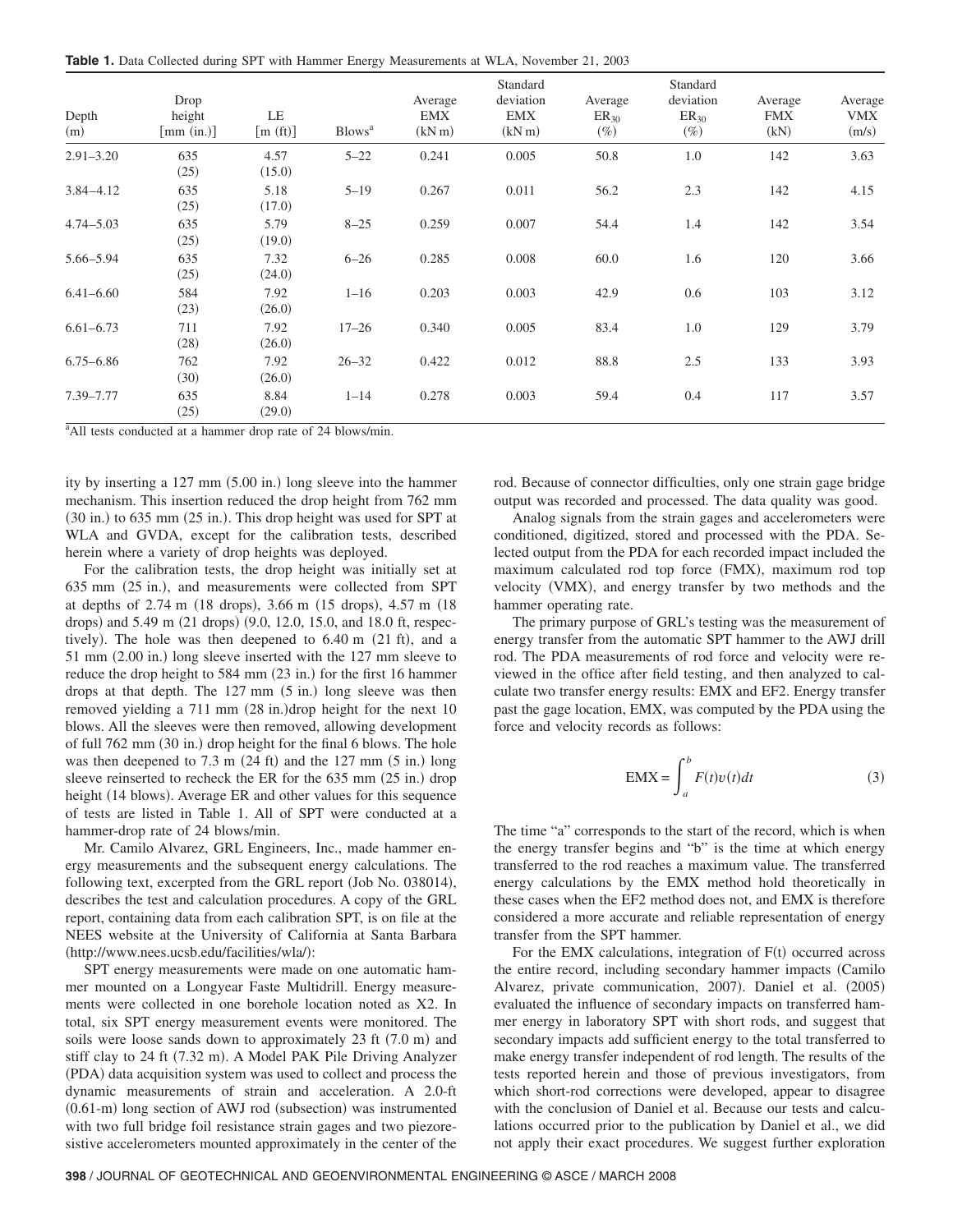

Fig. 1. Force and velocity traces from files of GRL Engineers for single hammer drop during SPT at 7.4 m (24 ft) depth, Borehole X2, WLA; drop height was  $635$  mm  $(25$  in.)

of this issue is needed. Fig. 1 contains recorded force  $(FX)$  and velocity (VX) time histories from a single hammer drop, which are typical of those recorded during our tests.

#### **Energy Ratio versus Rod Length**

Fig. 2 is a graph of average hammer energy,  $ER_{30}$ , from the  $635$  mm  $(25$  in.) hammer drops at each test depth versus rod length, *L*, where

$$
L = LE - 0.61 \text{ m} \tag{4}
$$

 $LE$ =length of the dynamic wave path which includes the length of AW drill rod plus the  $0.61 \text{ m}$   $(2 \text{ ft})$  length of the split spoon sampler.  $ER_{30}$  is calculated from the following equations: Based on a  $623$  N  $(140$  lb) hammer falling 762 mm  $(30 \text{ in.})$  and is calculated from

$$
ER_{30} = AvgEMX/0.475 J \tag{5}
$$

where  $AvgEMX$  = average measured energy transferred during the hammer drops in a test sequence (Column  $5$ , Table 1), and  $0.475$  J=potential energy of a 623 N  $(140$  lb) hammer falling  $762 \text{ mm}$   $(30 \text{ in.}).$ 

Correction coefficients for rod length,  $C_R$ , were also calculated and compared with  $C_R$  published by Youd et al. (2001).  $C_R$  were determined by dividing average  $ER_{30}$  for each test sequence with a drop height of 635 mm  $(25 \text{ in.})$  by the  $ER_{30}$  for the 8.2 m  $(27 \text{ ft})$ rod length, the length for the deepest tests in the sequence, and multiplying the result by 0.95, the  $C_R$  for 6 to 10 m (20 to 33 ft) rod lengths reported by Youd et al.  $(2001)$ .

The  $ER_{30}$  curve in Fig. 2 indicates that energy transfer increased with increasing rod length and that for the longer rod lengths [greater than 5.5 m (18 ft)],  $ER_{30}$  for the 635 mm (25 in.) drop height was near  $60\%$ .  $C_R$  also increased with rod length in general agreement with the values published by Youd et al.  $(2001).$